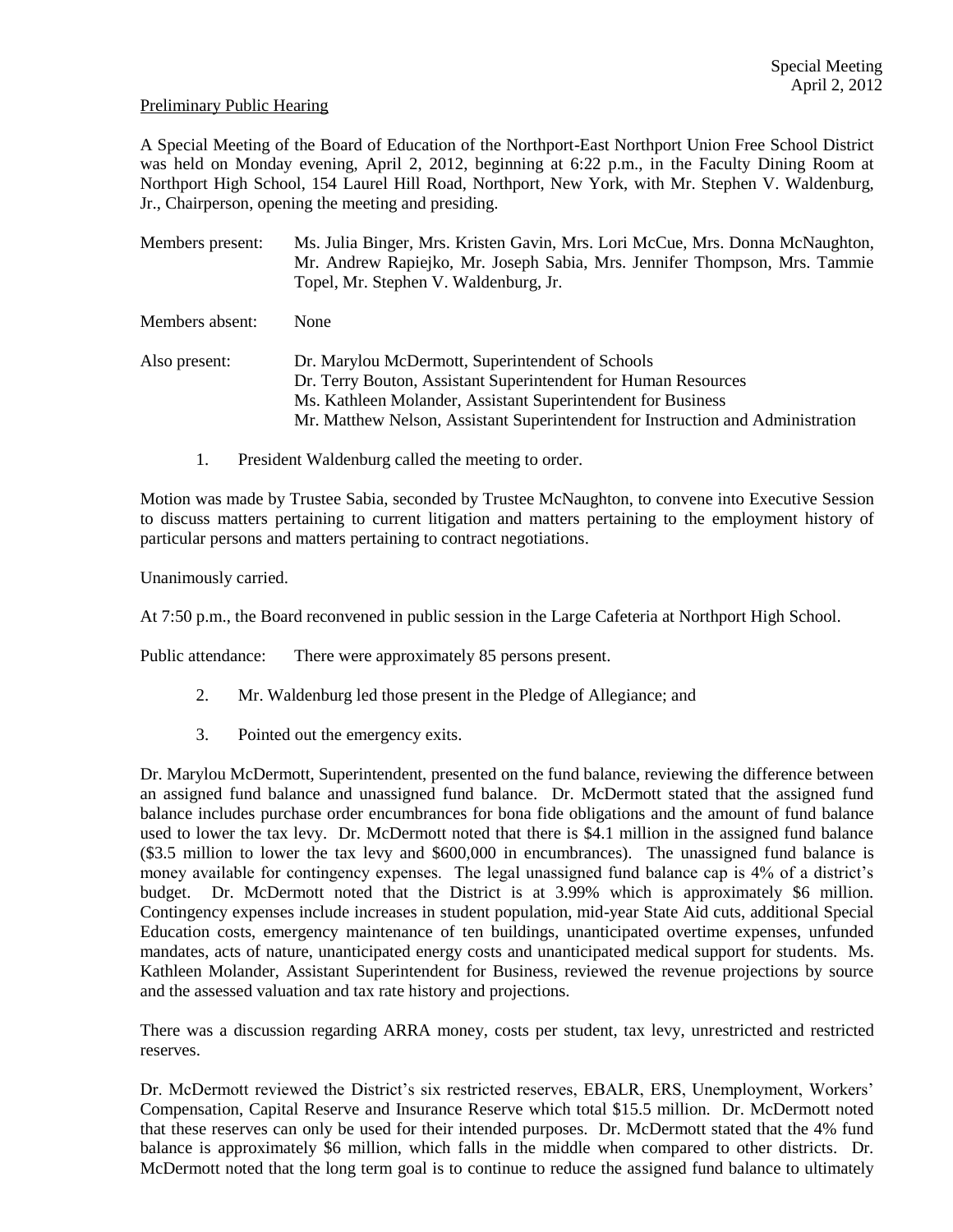only have a rainy day fund. The District has been doing long range fiscal planning while preserving programs and staff and keeping the District healthy in programs and finances.

In response to a question, Ms. Kathleen Molander, Assistant Superintendent for Business, stated that the State Aid number has gone down from what the Governor proposed in January. Ms. Molander stated that many aids are expenditure driven based on estimates and that one of the estimated aids when down by \$188,000, foundation aid went up by \$117,000, and any increase was negated by Special Education expenditure driven aid.

4. BOARD AND COMMUNITY DISCUSSION OF SUPERINTENDENT'S PROPOSED 2012-2013 BUDGET

- 4.01 Communications to the Board relating to the budget:
	- 4.01.1 E-mail from Ms. Holly Guerrero, received March 19, 2012

President Waldenburg stated that Ms. Guerrero was in favor of the 2% tax levy increase.

4.01.2 E-mail from Mr. Dominic Varrialle, received March 20, 2012

President Waldenburg stated that Mr. Varrialle was in favor of the 2% raise in budget.

4.01.3 E-mail from Mrs. Carrier Pearlman, received March 22, 2012

President Waldenburg stated that Mrs. Pearlman was in favor of the 2% tax increase for the new budget.

4.01.4 E-mail from Ms. Margaret Gibbons, received March 27, 2012

President Waldenburg stated that Ms. Gibbons was not in favor of a 0% budget.

4.01.5 E-mail from Mr. and Mrs. Longo, received March 29, 2012

President Waldenburg stated that Mr. and Mrs. Longo were in favor of a 0% budget increase.

4.01.6 E-mail from Mr. and Mrs. Liebeck, received April 2, 2012

President Waldenburg stated that Mr. and Mrs. Liebeck were in favor of a 0% budget increase.

4.01.7 E-mail from Mr. Kenneth Rodgers, received April 2, 2012

President Waldenburg stated that Mr. Rodgers was in favor of a 0% budget increase.

4.01.8 E-mail from Mrs. Patricia Rodgers, received April 2, 2012

President Waldenburg stated that Mrs. Rodgers was in favor of a 0% budget increase.

4.02 Opportunity for public input regarding the school budget for 2012-2013

Name Comment

David Chinitz Mr. Chinitz commended the Board on diligently reviewing the line by line budget Resident and the transparency. Mr. Chinitz stated that the District's website has excellent information. Mr. Chinitz also stated that there should be more transparency showing the difference between a 2% and 0% budget and that assembling a 0%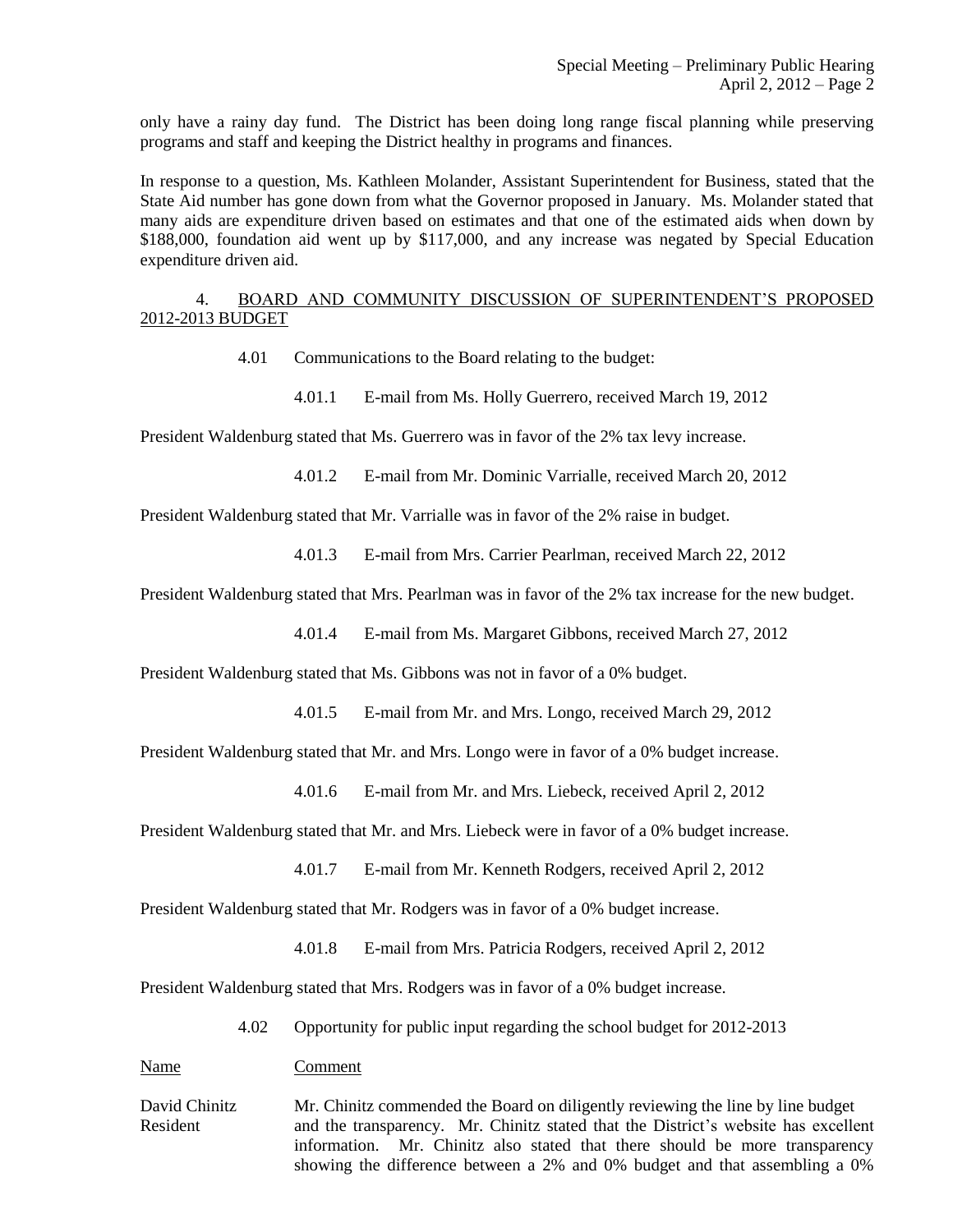budget with cuts to student programs affects everyone's emotions and is not an accurate way of doing it. Mr. Chinitz asked for more transparency in what the community is paying for.

Henry Murer Mr. Murer stated that he has been a resident for 25 years and asked the Board to Resident think of the people that they represent when making decisions, to take into consideration the best interests of the community, and to be humble.

Curtis Smith Mr. Smith stated that he has been a resident since 1980 and he is unable to stay in Resident town any longer because the taxes keep eating at revenue. Mr. Smith stated that there are places where the District can reduce spending and be more effective. Mr. Smith stated that he thinks there is a lot of rubber stamping going on which is old fashioned.

- Steve Brown Mr. Brown stated that the next college graduates are moving away from town and Resident that as property values go down, taxes are going up. Mr. Brown stated that the doom and gloom has to stop along with stopping the \$10,000 raises for principals and vice principals. Mr. Brown stated that the community needs a 0% budget increase and that the private sector does not have the lucrative salaries, pension plans, sick days, holidays, and reserves.
- Jennifer Lau Ms. Lau stated that she has been to several Board meetings and gets a sense of Dr. Resident McDermott's vision for the school district. Ms. Lau stated that she bought her house because of the school district and supports a 2% increase. Ms. Lau stated that she appreciates Dr. McDermott's comments about continuing the District's good, sound financial position.
- Jennifer Labruna Ms. Labruna stated that she has been a lifelong resident in the district, going Resident through the schools along with her husband. Ms. Labruna stated that she is in full support of a 2% budget. Ms. Labruna stated that she had the opportunity to talk to residents of other districts and many districts are looking to cut programs and teachers. Ms. Labruna stated that this past year  $8<sup>th</sup>$  graders have been bused to the high school for math class and that this is an upheaval to those students.

Dr. McDermott stated that the District will make accommodations at both middle schools for the math classes.

Thomas Shortell Mr. Shortell asked what the attendance runners do and why the guidance counselors Resident couldn't do that job, why the department heads do not teach, the status of the teachers' contract, will teachers be replaced if they retire, and the number of students in each school.

Ms. Irene McLaughlin, Northport High School Principal, stated that the attendance teams is a group of teachers who, during a period when they are not assigned to a teaching role, assist the Assistant Principal's office by making visit to classrooms to speak to students about illegal absences. Ms. McLaughlin noted that each counselor has approximately 210 students and the cost for the attendance team is approximately \$45,000.00.

Dr. McDermott stated that the instructional leaders guide teachers in best practices and that the directors and chairpersons are K-12. Mr. Matt Nelson, Assistant Superintendent for Instruction and Administration, also stated that there are new standards nationwide and statewide as well as the new APPR that are the responsibilities of the directors and chairpersons.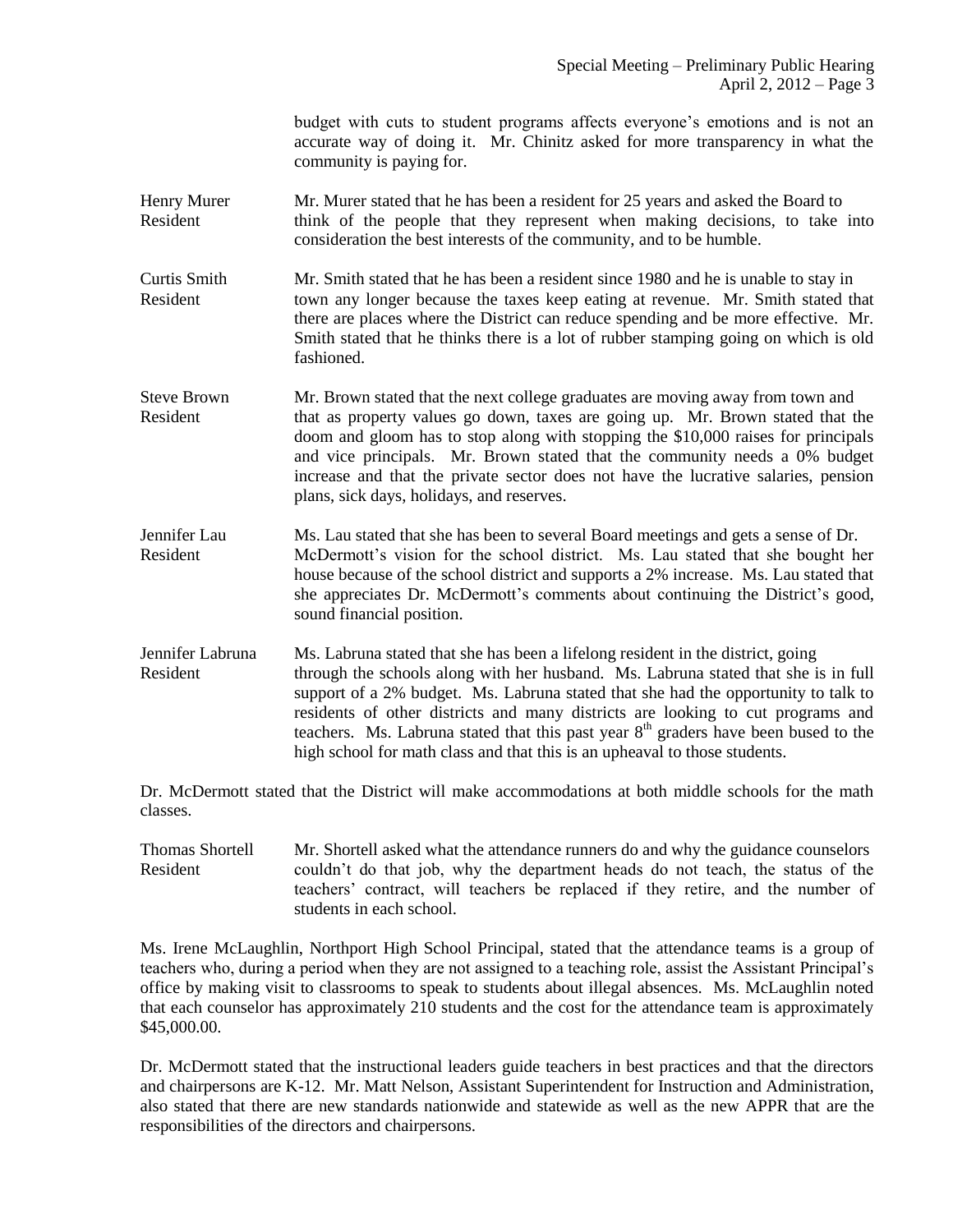President Waldenburg stated that an MOA had been reached but was not ratified by the UTN, and it has now gone to fact finding.

Dr. McDermott stated that the District is always looking at student enrollment and constantly looking for places where the District can streamline. Dr. McDermott stated that they do look at enrollment trends and at this point some buildings are at capacity.

Armand D'Accordo Stated that the District does not need to cut expenses to get to 0%, they just need to UTN-EN cut the budget. Mr. D'Accordo stated that it is unconscionable to present a budget that increases taxes. Mr. D'Accordo stated that as of June 30, 2011 the District had \$29 million in total fund balance and this year is expected to under-spend by \$10 million. Mr. D'Accordo stated that a number of lines in the budget are inflated and that the unassigned fund balance has never been used and it is raining in the community so it's time to use it. Mr. D'Accordo stated that the bottom line is that it is an inflated budget and that a 0% tax increase is absolutely achievable without any cuts.

Nina Dorata Stated that the Board needs to balance the desires of the community and academics. Resident The District has made statements regarding the relationship between property values and the school district and it is true that the school district is part of the community and contributes to the value of property. Dr. Dorata stated that a homeowner can only control that it does to the physical appearance of a home and can't control value of location. Dr. Dorata stated there is an assumption that increased spending leads to improved academic outcomes but in actuality improved test scores add value to property. Dr. Dorata stated that the Board and the District should ask how does the proposed budget improve academic outcomes, what is the long range plan to improve academic value, how is the district going to increase test scores, and how is a \$154 million budget justified to the community.

Dr. McDermott stated that academic standards are not just about test scores but about the whole child and student growth. Dr. McDermott stated that the budget encompasses an IEP for every child. Mr. Matt Nelson, Assistant Superintendent for Instruction and Administration, stated that the District is concentrating more on individual assessments and the needs of individual students and they are seeing student growth.

Tom Gulemi Stated that there is a runaway train going on across the State and in Nassau and Resident Suffolk Counties and the district needs to get teacher salaries under control. Mr. Gulemi stated that if the teachers dressed in black are not happy with the contract then let them quit. Mr. Gulemi also stated that the teachers need a dress code. Jen Montgomery Thanked the Board of the last few meetings stating that they were very informative. Resident Ms. Montgomery stated that the district has incredible teachers and it is very frustrating that the contract has not been settled. Ms. Montgomery stated she supports the 2% budget and that in the current economic times the District needs to be fiscally responsible. Debbie Sullivan Asked what the costs are for the IB program. Patch.com

Mr. Matt Nelson stated that the majority of IB costs are in training and that next year \$100,000 has been budgeted for training. The remaining IB costs are for annual subscription fees, exam registration, registration amendments, performance reports, music accompaniment and postage. Mr. Nelson noted that IB is not a computerized testing system and that all tests are sent out to evaluators to be read.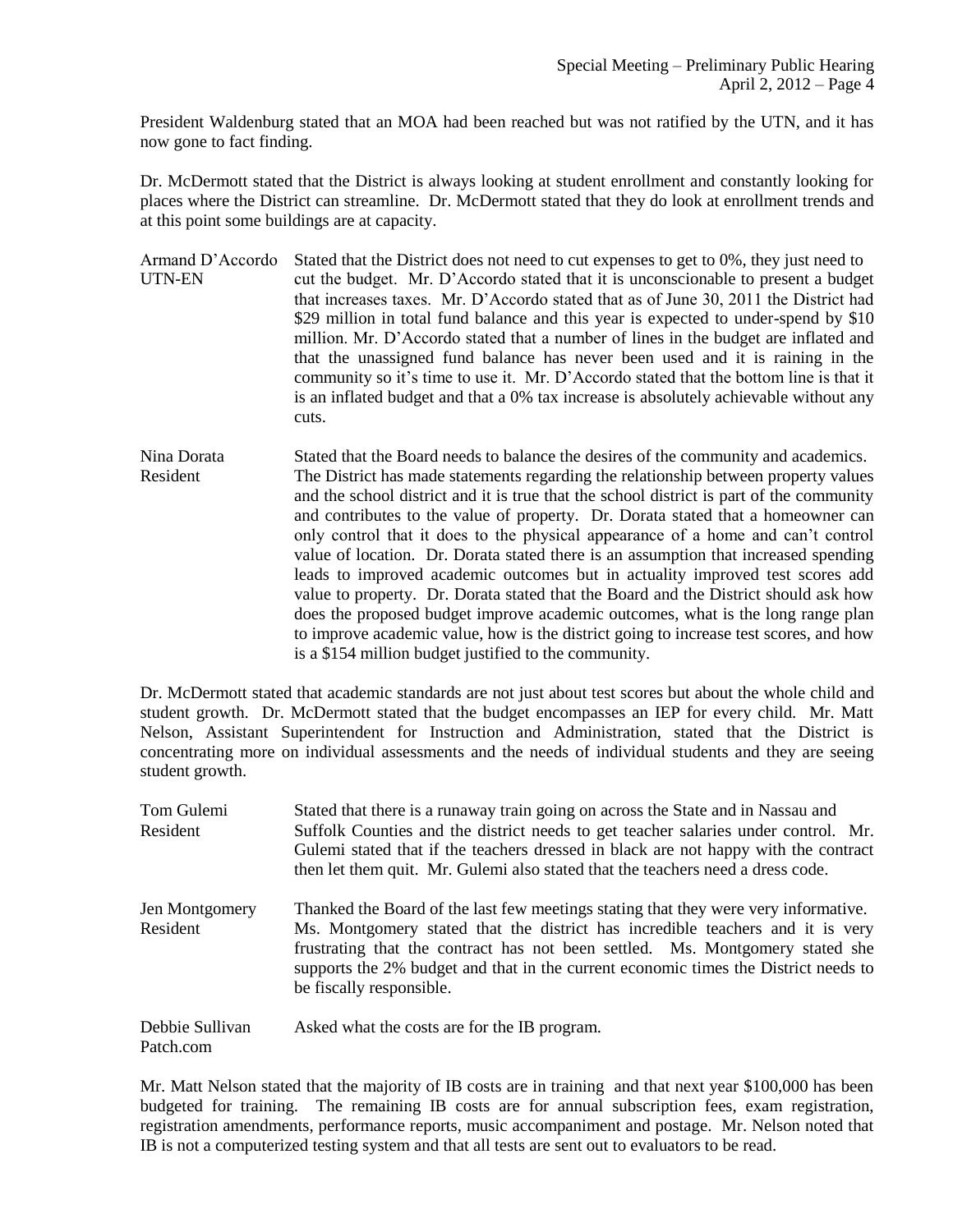- Janet Weber Stated that she has been a resident for 18 years and supports the 2% tax increase. Resident Ms. Weber stated that she is personally willing to cut back \$15-20 per month to preserve quality education. Ms. Weber stated that the District is very smart in having reserves and preserving financial stability and preserving the reputation of the District.
- Tom Papell Stated that he appreciates the Board's commitment and that he doesn't understand Resident the need to add to the reserves. Mr. Papell stated that he was bothered by the statistics on the actual number of people who vote for the school budget stating that only 15% vote. Mr. Papell stated that he doesn't believe that more money will help education and what matters is getting the community involved.

President Waldenburg stated that the District does send out information regarding the vote and tries to communicate what the budget is about.

- Susan Ronde Stated that she is a teacher in another district and that it is a very challenging job. Resident Ms. Ronde stated that the benefits the district has provided for her family are tremendous. Ms. Ronde stated that she appreciates the fiscally sound job the District has done and her family supports the budget.
- Rob Ingraham Thanked the Board for their tireless efforts. Mr. Ingraham stated that his children Resident have also benefitted tremendously by passing through the District's educational system. Mr. Ingraham stated that there are exceptional teachers in the District along with outstanding and diverse educational opportunities. Mr. Ingraham stated that he has studied the dynamics of this year's proposed budget and because the proposed 2% budget preserves educational opportunities and preserves teacher staffing he is in favor of it. However, given the fact that the District has had good fiscal management and built up reserves, perhaps the Board could think about reducing the 2% to 1.5% by tapping a little more into the reserves.
- Frank Cavagnaro Stated that he was raised in Northport and that the economy is in bad shape and Resident asked that the Board keep the budget at 0% until the economy turns around.
- Trisha Fricke Stated that it is about 50/50 on supporting the 0% or the 2% budget. Ms. Fricke Resident stated that she supports the teachers and is concerned about what is holding up the contracts. Ms. Fricke asked what is available for the  $7<sup>th</sup>$ ,  $8<sup>th</sup>$  and  $9<sup>th</sup>$  graders in the IB program since the G&T program stops in the  $6<sup>th</sup>$  grade.

Dr. McDermott stated that the IB program is only available for  $11<sup>th</sup>$  and  $12<sup>th</sup>$  graders but that the IB training will permeate through to  $9<sup>th</sup>$  and  $10<sup>th</sup>$  grades. There was a brief discussion regarding challenging and engaging differentiated instruction at the middle schools, the Gifted and Talented Program,

Armand D'Accordo Stated that in order to do a 0% budget the difference is \$2.8 million. Mr. UTN-EN D'Accordo stated that it is indicated that the reserves are being built up because of LIPA but if LIPA is a concern why isn't there a reserve being built up specifically for that. Mr. D'Accordo also inquired if the District has looked into different health plans to lower costs.

Dr. McDermott stated that reserves are funded if there is under-spending and that when school districts do their budgeting there are many unknowns, in addition to LIPA. Dr. McDermott stated that the District is trying to remain conservative and cognizant of the fact that if there is some type of settlement the District will be able to absorb that. Ms. Kathleen Molander stated that the District was able to secure lower rates on dental insurance has continually received lower rates on disability insurance and life insurance. Ms. Molander stated that in regards to the health insurance, BOCES did a study which showed that there was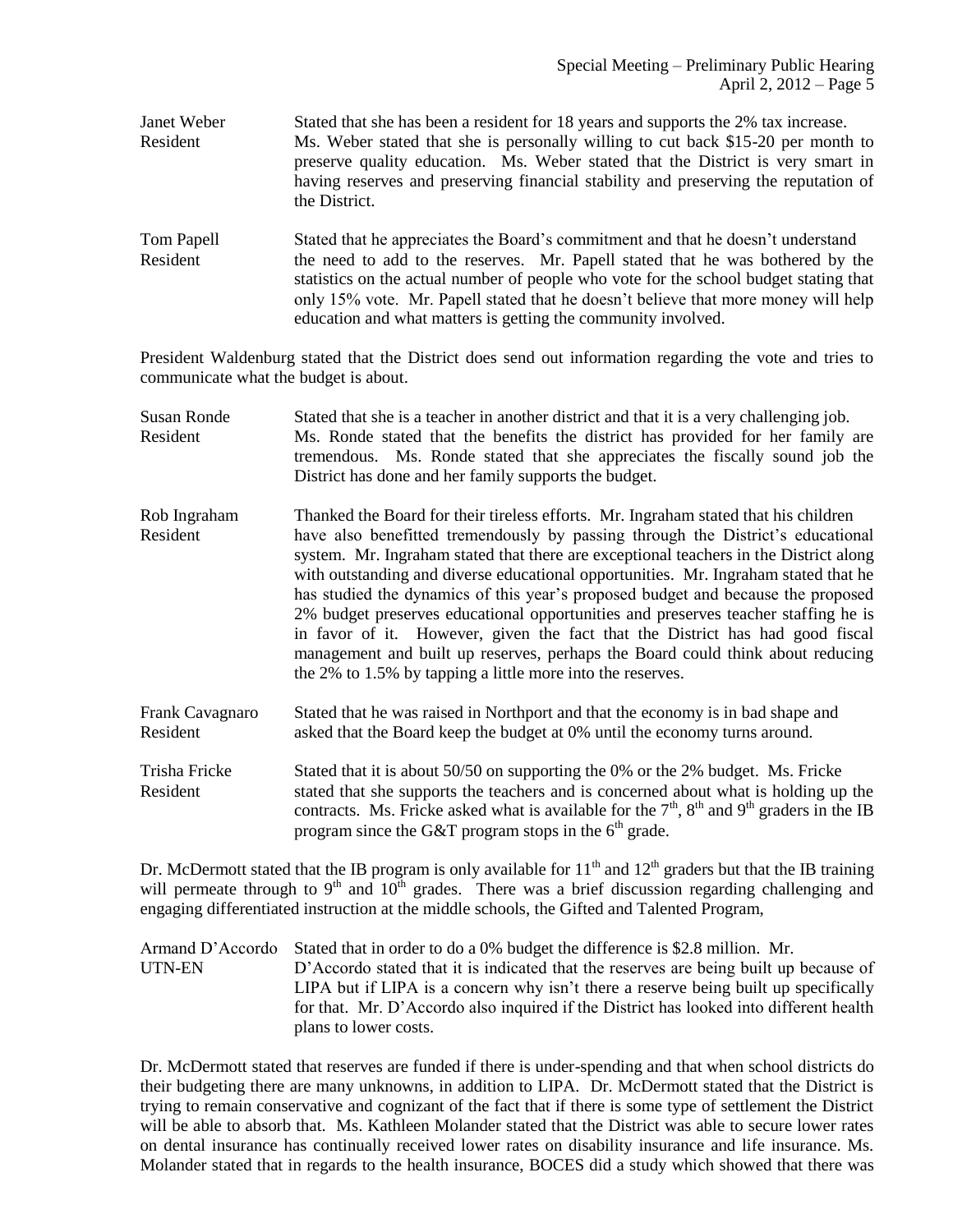nothing available that would be a cost saving for the District.

James Maloney Asked if there has been any thought process on how to plan for LIPA, if there has Resident been any dollar to dollar forecasting done, and what the impact would be for the taxpayer and the reserves.

Dr. McDermott stated that reserves can only be used for their intended purpose and that the District has been watching and working with the Town in regards to the tax certiorari.

President Waldenburg stated that the Town and the District have brought suits to block the tax filings that LIPA has done on the grounds that it is in violation of the Service Agreement back in 1997. Mr. Waldenburg noted that if there is some settlement it is not the responsibility of the District but of the Town.

Craig Mooers Stated that he is hearing a lot of comments about the teachers and Northport and that Resident value is the key. Mr. Mooers stated that what we have here is immeasurable and he is in support of the 2% budget. Mr. Mooers stated that the value in the community is shown with how many graduates come back to live in Northport.

Motion was made by Trustee McNaughton, seconded by Trustee McCue, to approve all items under 5. and 6., including Supplemental 5.01.1 (Schedule A #24-25), Supplemental 5.01.3 (Schedule D #6), and Supplemental 6.02

### 5. SUPERINTENDENT'S REPORT, GENERAL

5.01 Personnel Schedules, each dated April 2, 2012, and each attached and made part of the official minutes:

- 5.01.1 Schedule A Certified Staff (including Supplemental A #24-25)
- 5.01.2 Schedule B Non-Instructional Staff<br>5.01.3 Schedule D Extra Pay (including Su
- Schedule D Extra Pay (including Supplemental D  $#6$ )
- 5.01.4 Schedule K PDC NASA
- 5.01.5 Schedule L PDC UTN

#### 5.02 Receiving for a first reading the following textbooks:

| 5.02.1 | On Core Mathematics 7<br><b>Houghton Mifflin Harcourt</b>          | Math 7, Grade 7                                           |
|--------|--------------------------------------------------------------------|-----------------------------------------------------------|
| 5.02.2 | On Core Mathematics 8<br>Houghton Mifflin Harcourt                 | Algebra 8, Grade 8                                        |
| 5.02.3 | On Core Mathematics, Algebra 1<br><b>Houghton Mifflin Harcourt</b> | Algebra (Special Education Self<br>Contained) Grade 10-11 |

### 6. SUPERINTENDENT'S REPORT FINANCIAL

6.01 Approving transfer of general fund appropriations in the 2011-2012 budget

6.02 Approving an Agreement with The OMNI Group for participation in the Preferred Provider Program (P3) for the 2012-2013 fiscal year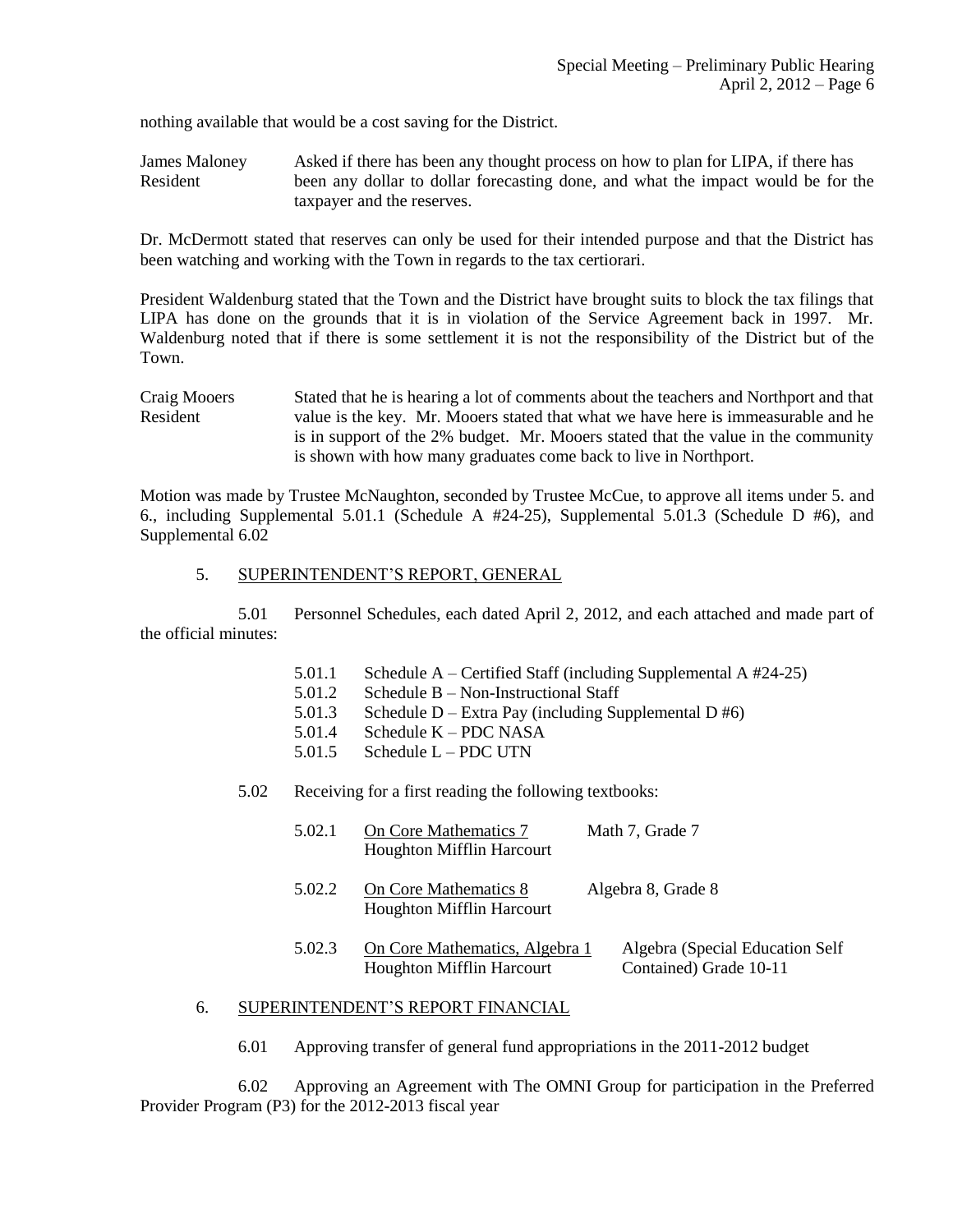Vote on Trustee McNaughton's motion to approve all items under 5. and 6., including Supplemental 5.01.1 (Schedule A #24-25), Supplemental 5.01.3 (Schedule D #6), and Supplemental 6.02 was unanimously carried.

- 7. SUPERINTENDENT'S REPORT FOR INFORMATION ONLY
	- 7.01 Schedule H Use of Facilities
	- 7.02 Schedule I Home Instruction
- 8. UNFINISHED BUSINESS

Motion was made by Trustee McNaughton, seconded by Trustee Gavin, to remove from table and approve item 8.01.1 Schedule A (#11-12)

8.01.1 Schedule A – Certified Staff #11-12

Unanimously carried.

# 9. NEW BUSINESS

President Waldenburg stated that the Board needs to make decisions regarding capital expenditures before the next meeting so that the SEQRA resolution can be voted on at the meeting.

Ms. Kathleen Molander stated that the five year capital plan includes two boilers with gas conversation at Dickinson Avenue Elementary School estimated at \$600,000 and a similar project at Bellerose Avenue Elementary School estimated at \$600,000.

Mr. Waldenburg stated that the univents at both middle schools at \$245,000, univents at Pulaski, Ocean and Bellerose at \$400,000, repairing and painting the ceiling of the high school auditorium at \$150,000, air conditioning in the high school auditorium at \$385,000, and replacement of the high school auditorium seating and flooring at \$727,000 were also part of the five year capital plan.

Ms. Molander stated that several projects came from more than one year in the district-wide five year plan. Mr. Molander stated that there is currently \$1.1 million in the capital reserve fund. There is also an additional \$200,000 remaining from the capital reserve fund established in May of 1997 that is available to use. The Board can elect to use the \$200,000 from the old capital reserve and \$600,000 from the new reserve. In addition, there is the interfund transfer line item in the budget of \$1,125,000 of which \$125,000 is earmarked for gas conversion at the Brosnan Building for the purpose of a backup generator. That leaves the Board with \$1 million to decide which projects they would like to tackle. The replacement of the windows at East Northport Middle School came in significantly under budget and there is approximately \$250,000 that could be returned to the general fund in the form of an interfund transfer in the 2012-2013 school year. The Board has two options to either take the \$250,000 and use it as an additional source of revenue or could chose to take the \$250,000 and increase the interfund transfer in order to do additional capital projects around the District.

Ms. Molander stated that excluding the \$125,000 for the generator, there is \$800,000 in the capital reserve, \$1 million in the interfund transfer to capital for a total of \$1.8 million. In addition, there is the \$250,000 that could either increase the interfund transfer to \$2 million or decide to use as a source of revenue.

At 10:30 p.m., motion was made by Trustee Thompson, seconded by Trustee McNaughton, to extend the meeting.

Unanimously carried.